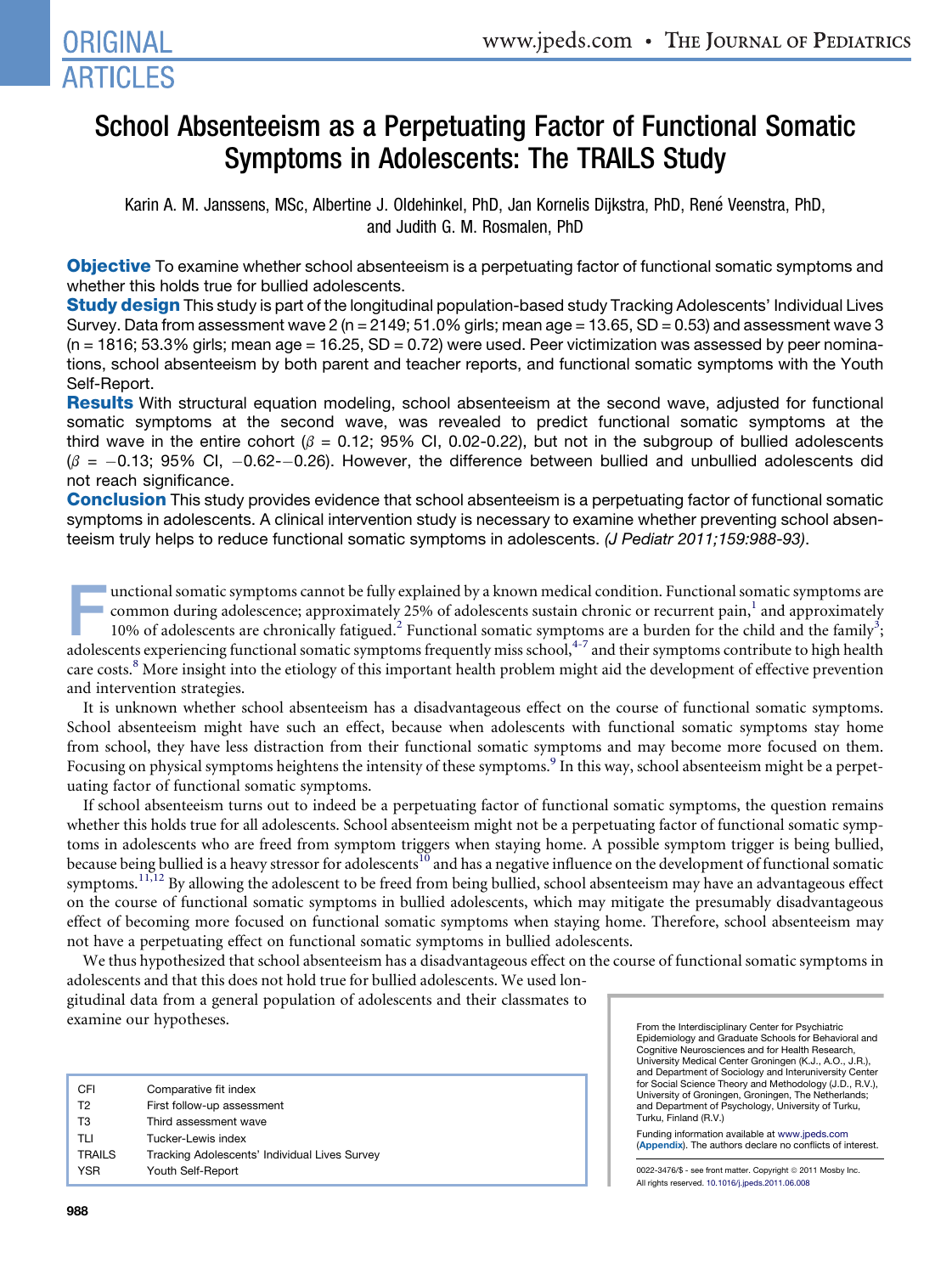#### **Methods**

This study is part of the Tracking Adolescents' Individual Lives Survey (TRAILS). TRAILS is a prospective cohort study of Dutch adolescents. The study was approved by the Dutch Central Committee on Research Involving Human Subjects. The study reported here involves data from the second and third assessment wave of TRAILS, which ran from September 2003 to December 2004 and from September 2005 to August 2008, respectively. Data from the first wave were not used, because the assessments of peer victimization and school absenteeism were less extensive during this wave, and because most of the cohort switched schools between the first and the second assessment wave.

TRAILS participants were selected from 5 municipalities in the north of the Netherlands, including both urban and rural areas. All children born between Oct 1, 1989, and Sep 30, 1990, (first two municipalities) or Oct 1, 1990, and Sep 30, 1991, (last 3 municipalities) were eligible for inclusion, provided that their schools were willing to co-operate and that they were able to participate in the study. More than 90% of the schools, accommodating 3145 children, agreed to participate in the study. A small proportion (6.7%) of these children was excluded because of mental or physical incapability or language problems. Of the remaining 2935 children, 2230 (76.0%; mean age, 11.09 years;  $SD = 0.56$  years; age range, 10-12 years; 50.8% girls) were enrolled in the study (ie, both child and parent agreed to participate). Teacher reports, which were available for 40.7% of the non-responders, revealed that they did not differ from responders in the prevalence of problem behavior nor in associations between sociodemographic variables and mental health outcomes, but non-responders were more likely to be boys, to have a low socioeconomic back-ground, and to perform poorly at school.<sup>[13](#page-4-0)</sup> Parents' and adolescents' written informed consent was obtained after the procedures had been fully explained.

Of the 2230 baseline participants,  $96.4\%$  (n = 2149; mean age, 13.65 years; SD, 0.53 years; 51.0% girls) participated in the first follow-up assessment (T2), which was held 2 to 4 years after assessment wave 1 (mean number of months, 29.44; SD, 5.37; range, 16.69-48.06). At the third assessment wave (T3), which was held 2 to 4 years after T2, the response was 81.4% (n = 1816; mean age, 16.25 years; SD, 0.72 year; 53.3% girls). Attrition to follow-up at T2 and T3 was not related to functional somatic symptoms at preceding assessment (results available upon request).

#### Measures

Functional somatic symptoms were assessed at T2 and T3 with the Somatic Complaints Scale of the Youth Self-Report  $(YSR)$ ,<sup>[14](#page-4-0)</sup> which is known to be a valid and reliable instrument[.15,16](#page-4-0) This scale contains 9 items referring to somatic complaints without a known medical cause (aches/pains, headaches, nausea, eye problems, skin problems, stomachache, and vomiting) or without obvious reason (overtiredness and dizziness). The adolescents could indicate whether they

experienced these complaints on a 3-point scale, with  $0 =$ never,  $1 =$  sometimes or a little bit,  $2 =$  often or a lot. Factor analysis indicated that two items (eye problems and skin problems) had low factor loadings at both assessment waves in both boys and girls, suggesting that these items did not represent the underlying construct well in our sample. These items therefore were excluded. The remaining 7 items, which were combined in a sum score, showed good internal consistency (Cronbach  $\alpha$  at T2: 0.77 and at T3: 0.76).

School absenteeism was assessed with both the teacher and a parent (usually the mother) as informants. The question used to measure school absenteeism at T2 was: ''How often has this pupil/your child been absent from school during the past six months because of illness?'' The responses were grouped into 6 categories: "never," "1 day," "2-3 days," "4-6 days," "7-9 days," and "10 or more days." The correlation between parent and teacher report was moderate  $(r = .38)$ . To get the most accurate estimate of school absenteeism, we composed a latent factor of school absenteeism reported by the teacher and the parent.

Peer victimization was assessed at T2 by peer nominations. An earlier study within TRAILS has shown that peer nominations are a valid and reliable way to assess peer victimiza-tion.<sup>[17](#page-4-0)</sup> Peer nominations were performed in classes with at least 3 TRAILS participants, that is, 172 classes in 34 schools, in first grade (72 classrooms) and second grade (100 classrooms) of secondary education. The classrooms were evenly divided by educational track: low (60 classrooms), middle (53 classrooms), and high (59 classrooms). Of all 3672 adolescents who were approached to participate, 90.2% completed the peer nomination assessment (for details, see elsewhere<sup>[18](#page-5-0)</sup>). So 3312 adolescents (1675 boys, 1637 girls) participated, including 1078 regular TRAILS participants. Age, sex, and functional somatic symptoms at T2 in this subsample of 1078 participants did not differ significantly from those of the other TRAILS participants. Participants received a list of all classmates and were asked to indicate whom in their classroom they were bullying. The number of nominations they could make was unlimited, but they were not required to nominate anyone. The proportion of classmates by whom adolescents were bullied was computed (for details see elsewhere<sup>[19](#page-5-0)</sup>). Adolescents who were nominated by at least one of their classmates were considered bullied adolescents, resulting in 235 bullied adolescents (21.8%). Measures on the basis of peer nominations are potentially more reliable and valid than self-reports, because peer nominations reflect the aggregate of all the nominations a person received from others. $^{20,\tilde{21}}$ 

#### Statistical Analyses

Because not all data was normally distributed, Spearman correlations and bootstrapping procedures were used. Spearman partial correlations were calculated for all variables, adjusting for sex, with SPSS software version 18 (SPSS Inc, Chicago, Illinois). To test our hypotheses, the data were fitted to the structural equation model presented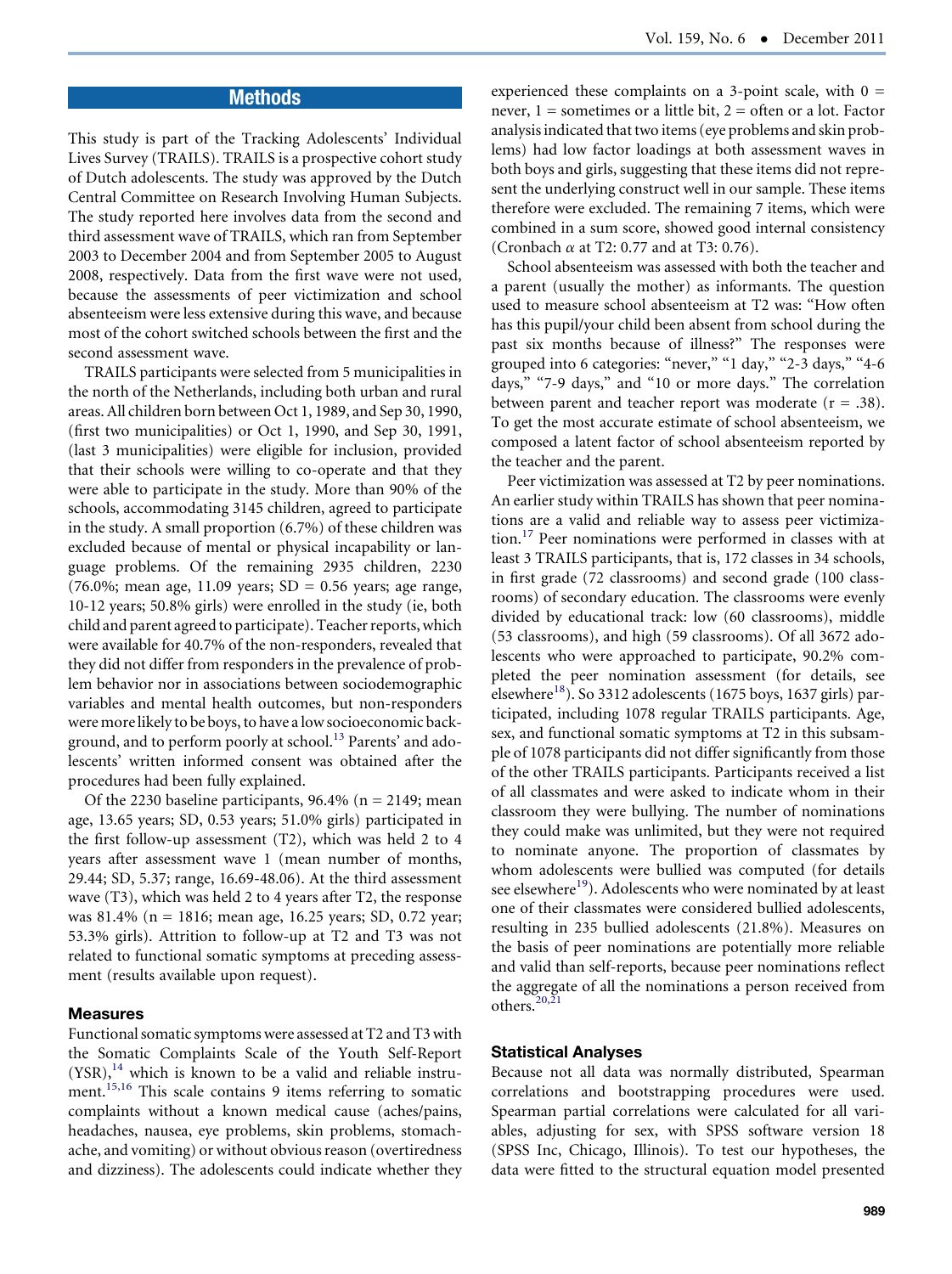<span id="page-2-0"></span>in Figure, A, with Mplus version 6 (Muthén & Muthén, Los Angeles, California). Our first hypothesis, that school absenteeism perpetuates functional somatic symptoms, was tested with a bias-corrected bootstrapping procedure. A total of 1000 resamples with the same sample size as our study sample (n = 2230) were randomly drawn with replacement. So, although each resample will have the same number of elements as the original sample, some adolescents were included in a specific resample several times, whereas other adolescents were not included, and so the 1000 samples were likely to randomly depart from the original sample. The effect of school absenteeism at T2 on functional somatic symptoms at T3 was calculated for each resample. Thereafter, the mean and the 95% CI of these 1000 effect estimates were calculated. The effect was considered significant when the 95% CI did not cross zero. Our second hypothesis, that school absenteeism is not a perpetuating factor of functional somatic symptoms in bullied adolescents, was tested by repeating the procedure for the subgroup of 235 adolescents who were bullied by at least one of their classmates. We tested whether the association between school absenteeism at T2 and functional somatic symptoms at T3 differed significantly between bullied and unbullied adolescents by performing a subgroup analysis for bullied and for unbullied adolescents in the subpopulation of 1078 adolescents who participated in the classmate reports. Group differences were examined by testing ( $\chi^2$  difference test) whether the model fit worsened significantly when the relation between



Figure. School absenteeism and functional somatic symptoms in A, the entire cohort and B, bullied adolescents. *PR,* Parent report; *TR,* teacher report. Bias-corrected bootstrap path coefficients and 95% CI (of standardized data) are given. *Dotted lines* indicate non-significant paths.

school absenteeism at T2 and functional somatic symptoms at T3 was constrained to be the same in the group of bullied and unbullied adolescents. Model fits were considered good when the comparative fit index (CFI) and the Tucker-Lewis index (TLI) were >0.95, and the root mean square error of approximation was  $\langle 0.05, ^{22}$  $\langle 0.05, ^{22}$  $\langle 0.05, ^{22}$  Ideally, the  $\chi^2$  should be nonsignificant (P > .05) also, but in sample sizes >200 a non-significant  $\chi^2$  is generally considered to be too conservative.<sup>[18](#page-5-0)</sup> To examine whether our results were biased because of missing data (Table I for the number of valid data), a multiple imputation approach was used.<sup>[23,24](#page-5-0)</sup> Mplus performed all analyses on 10 imputed databases and computed average estimates. The results turned out to be essentially the same for imputed and nonimputed data, suggesting that the missing data did not bias our results. We report the results of non-imputed data, because it is not possible to acquire CIs for imputed data in Mplus. All analyses were adjusted for sex, because functional somatic symptoms, peer victimization and school absenteeism are known to be sex-dependent.<sup>[19,25,26](#page-5-0)</sup>

## Results

Descriptive statistics were computed for functional somatic symptoms and school absenteeism (Table I). Functional somatic symptoms decreased during follow-up (Table I). School absenteeism as reported by the teacher was higher than school absenteeism as reported by the parent (Table I). The proportion of classmates by whom adolescents were bullied at T2 ranged from 0 to 0.44. School absenteeism as reported by the parent and the teacher at T2 were associated with functional somatic symptoms at T2 and T3 ([Table II](#page-3-0)). Peer victimization at T2 was related to school absenteeism as reported by the teacher at T2, but not with school absenteeism as reported by the parent at T2 ([Table II](#page-3-0)). Associations between peer victimization at T2 and functional somatic symptoms at T2 and T3 failed to reach significance  $(P > .05)$ .

#### School Absenteeism and Functional Somatic Symptoms in the Entire Cohort

The model of functional somatic symptoms and school School absenteeism  $\parallel$  School absenteeism  $\parallel$  School absenteeism  $\parallel$  absenteeism had excellent model fits  $(\chi^2; [\text{df} = 2] = 1.4,$ 

| Table I. Descriptive statistics of school absenteeism and<br>functional somatic symptoms                                                                 |                              |                                              |                                            |  |  |  |  |
|----------------------------------------------------------------------------------------------------------------------------------------------------------|------------------------------|----------------------------------------------|--------------------------------------------|--|--|--|--|
| <b>Measure</b>                                                                                                                                           | Valid n                      | Mean (SD)                                    | Range                                      |  |  |  |  |
| Functional somatic symptoms T2*<br>Functional somatic symptoms T3*<br>School absenteeism (PR) T2 <sup>+</sup><br>School absenteeism (TR) T2 <sup>+</sup> | 2015<br>1636<br>1918<br>1440 | 2.7(2.5)<br>2.4(2.4)<br>2.3(1.3)<br>3.0(1.4) | $0 - 13$<br>$0 - 12$<br>$0 - 5$<br>$0 - 5$ |  |  |  |  |

PR, parent report; TR, teacher report.

\*Sum score of 7 functional somatic symptoms, each rated on a 3-point scale ( $0 =$  never,  $1 =$  sometimes or a little bit,  $2 =$  often or a lot).

†Absence during the past 6 months because of illness (0 = never, 1 = 1 day, 2 = 2-3 days,  $3 = 4-6$  days,  $4 = 7-9$  days,  $5 = \ge 10$  days).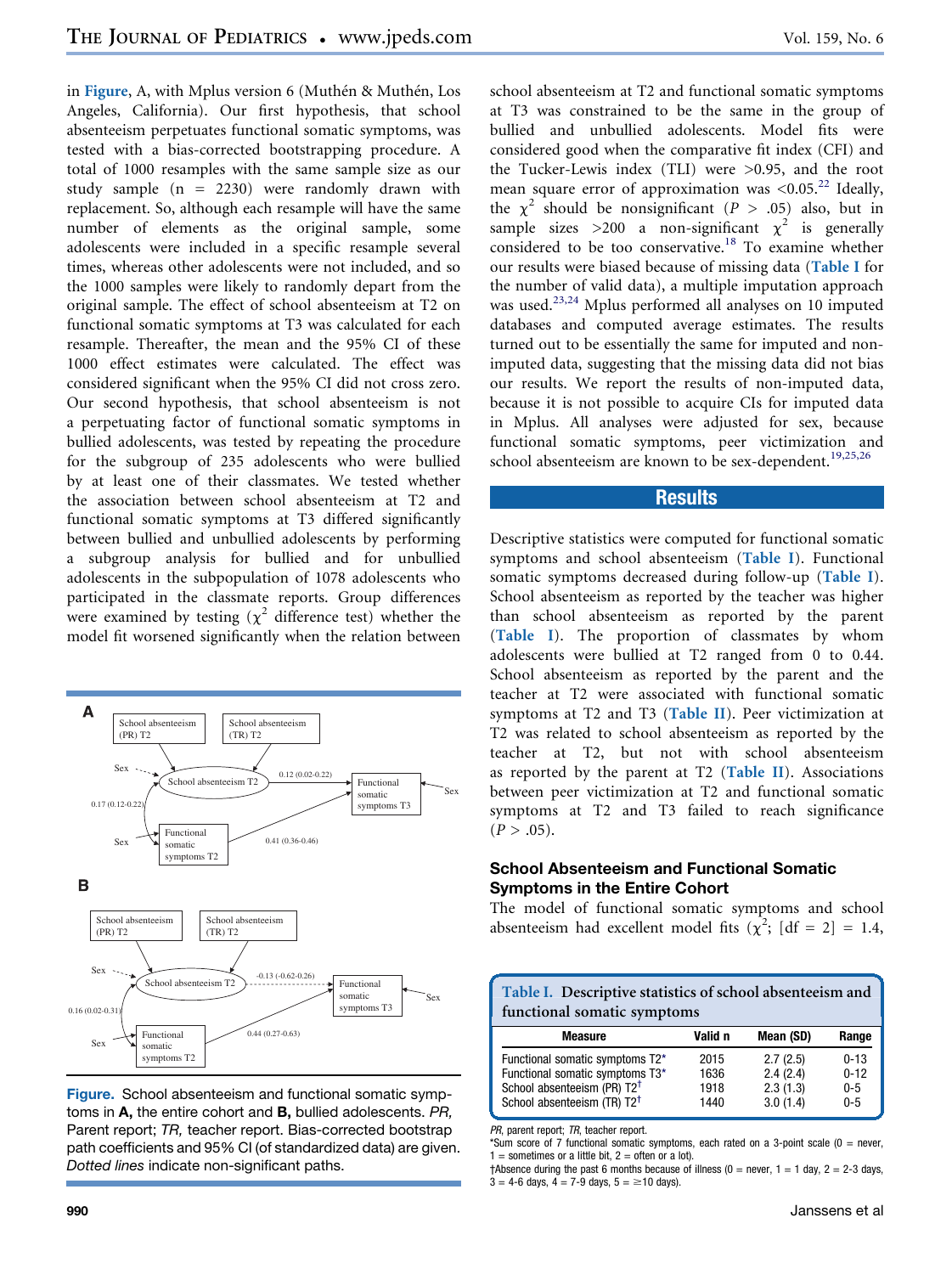| victimization                  |                                      |                                      |                                          |                                          |                          |  |  |  |
|--------------------------------|--------------------------------------|--------------------------------------|------------------------------------------|------------------------------------------|--------------------------|--|--|--|
|                                | <b>School absenteeism</b><br>(PR) T2 | <b>School absenteeism</b><br>(TR) T2 | <b>Functional somatic</b><br>symptoms T2 | <b>Functional somatic</b><br>symptoms T3 | Peer victimization<br>T2 |  |  |  |
| School absenteeism (PR) T2     | 1.00                                 |                                      |                                          |                                          |                          |  |  |  |
| School absenteeism (TR) T2     | $.38*$                               | 1.00                                 |                                          |                                          |                          |  |  |  |
| Functional somatic symptoms T2 | $.15^*$                              | $.13*$                               | 1.00                                     |                                          |                          |  |  |  |
| Functional somatic symptoms T3 | $.12*$                               | $.09*$                               | $.40*$                                   | 1.00                                     |                          |  |  |  |
| Peer victimization T2          | .01                                  | $.10*$                               | .06                                      | .05                                      | 1.00                     |  |  |  |

<span id="page-3-0"></span>Table II. Spearman partial correlations between functional somatic symptoms, school absenteeism, and peer victimization

 $*P < .01$ , all correlations are adjusted for sex.

 $P = .47$ ; CFI = 1; TLI = 1; root mean square error of approximation <0.01). Path analyses showed that functional somatic symptoms at T2 were associated with school absenteeism at T2 ([Figure](#page-2-0), A). Furthermore, school absenteeism at T2 predicted functional somatic symptoms at T3, when adjusted for functional somatic symptoms at T2. This finding suggests that school absenteeism is, to some extent, a perpetuating factor of functional somatic symptoms. Results did not significantly differ for boys and girls ( $\Delta\chi^2$  = 0.23  $[\Delta df = 1]$ ,  $P = .63$ ).

#### School Absenteeism and Functional Somatic Symptoms in Bullied Adolescents

In bullied adolescents, school absenteeism at T2 did not predict functional somatic symptoms at T3 ([Figure](#page-2-0), B). This suggests that school absenteeism does not perpetuate functional somatic symptoms in bullied adolescents. This model still had excellent model fits ( $\chi^2$  [df = 2] = 1.9, P = .38; CFI = 1;  $TLI = 1$ ), probably because of the significant relations between functional somatic symptoms at T2 and school absenteeism at T2 and functional somatic symptoms at T2 and functional somatic symptoms at T3, and sex effects. When we modeled the relationship between school absenteeism at T2 and functional somatic symptoms at T3 to be the same in bullied and unbullied adolescents, the model fit did not significantly worsen ( $\Delta \chi^2 = 0.62$  [ $\Delta df = 1$ ],  $P = .43$ ).

#### **Discussion**

This study provides evidence that school absenteeism is a perpetuating factor of functional somatic symptoms in adolescents, because we found that school absenteeism at T2 predicted functional somatic symptoms at T3 after adjusting for functional somatic symptoms at T2. We did not find evidence for such a perpetuating effect in bullied adolescents, although we should be careful when interpreting this result because the effect of school absenteeism on functional somatic symptoms found in bullied adolescents did not significantly differ from the effect found in unbullied adolescents. An explanation for the finding that school absenteeism is a perpetuating factor of functional somatic symptoms is that adolescents become more focused on their functional somatic symptoms when staying home from school and thereby experience more or more severe functional somatic symptoms. This explanation is consistent

with a randomized controlled trial that showed that the effect of graduated exercise therapy on functional somatic symptoms is partially explained by a reduction in focusing on functional somatic symptoms.[27](#page-5-0) The finding that school absenteeism perpetuates functional somatic symptoms in adolescents might explain our earlier finding that parental overprotection predicts the development of functional somatic symptoms in adolescents<sup>28</sup> when overprotective parents keep their children home from school more often than non-overprotective parents. However, the perpetuating effect of parental overprotection on functional somatic symptoms was not mediated by school absenteeism (results available on request). One could speculate that having overprotective parents is not associated with school absence because overprotective parents are not only concerned about their children's health, but also about their school performance.

There are several important strengths of this study. We used a large population-based cohort, which increases the generalizability of our findings. Further, we assessed peer victimization by peer nominations. Earlier studies that examined the relationship between peer victimization and functional somatic symptoms used self-reports. Self-reports might have overestimated the relationship between functional somatic symptoms and peer victimization, because some respondents have a tendency to report higher on questionnaires than others. Such overestimation could be indicated by our finding that peer victimization as assessed with classmate reports was not significantly associated with functional somatic symptoms at baseline and follow-up. Furthermore, we used longitudinal data, which enabled us to show that school absenteeism is likely a perpetuating factor of functional somatic symptoms. A final strength is that we gathered information about school absenteeism from both the parent and the teacher. Presumably, this gave a more accurate estimation of adolescents' school absenteeism than single-informant data. That teachers did not report exactly the same as the parent when asked about school absenteeism, was reflected in the finding that school absenteeism as reported by the teacher was correlated with peer victimization, whereas school absenteeism as reported by the parent was not.

Despite these strengths, we have to mention several limitations. First, the model we used is a simplification of the complex reality behind the etiology of functional somatic symptoms. We only address the roles of school absenteeism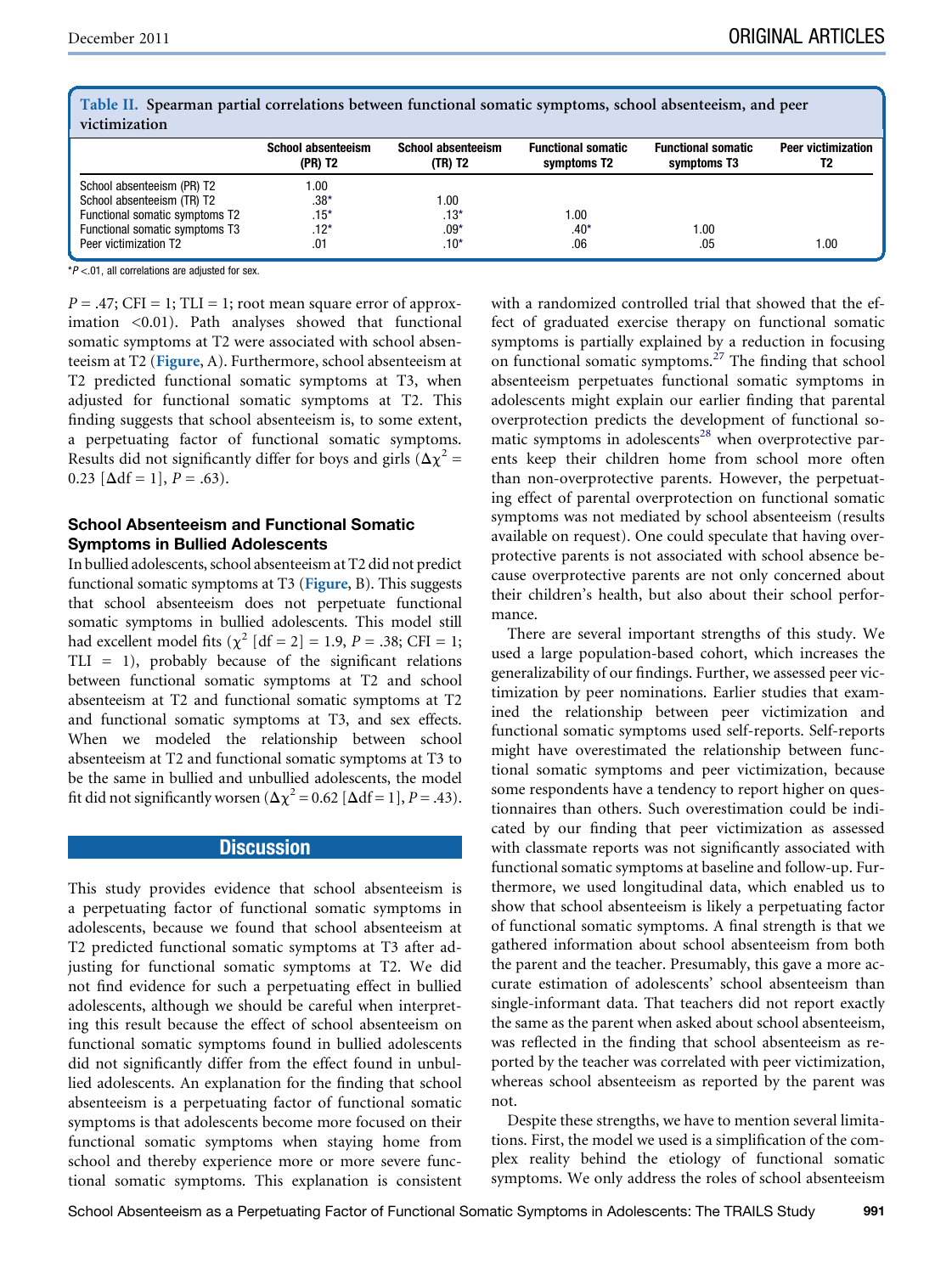<span id="page-4-0"></span>and peer victimization in our models, whereas the amount of factors involved in the development of functional somatic symptoms is extensive.<sup>[29](#page-5-0)</sup> However, we believe that inclusion of more factors that are potentially involved in the development of functional somatic symptoms would have increased the risk of chance findings and diminished the comprehensibility of our results. Second, school absenteeism was measured with both parent and teacher report. These assessments might have suffered from report bias because parents and teachers had to remember how many days their child or student had been absent during the past 6 months, which is a long period. School records would have provided more accurate information about absences, but were not available in our study. The inaccurate measurement of school absenteeism might be one of the reasons why the associations we found were only small. Third, functional somatic symptoms were measured with the YSR, therefore we are not sure that the functional somatic symptoms were not the result of conventional medical conditions. However, the factor analysis showed that we were measuring one underlying construct. In addition, the YSR explicitly stated that the symptoms had to occur without a medical cause or without an obvious reason. Another shortcoming of the YSR is that no information about impairment caused by the functional somatic symptoms is obtained, which makes it difficult to assess the severity and clinical relevance of the symptoms. A final limitation is that we performed the peer nominations in approximately half the sample. Therefore the group of bullied adolescents was small, so it is not possible to rule out that the lack of a perpetuating effect of school absenteeism on functional somatic symptoms found in bullied adolescents was caused by a lack of power. To diminish this power problem, the analyses were repeated in the group of adolescents who self-reported on one of the questionnaires that they had been bullied at school during the past 2 years. Results in this group of 450 bullied adolescents were comparable with the results in the 235 bullied adolescents identified with peer nominations. This increases the robustness of our findings.

Because we performed our study in a general population in which the mean levels of functional somatic symptoms and school absenteeism were low, only few adolescents may have had severe functional somatic symptoms. Our study is, therefore, more of theoretical than of clinical importance. Clinical intervention studies are needed to examine whether stimulating adolescents with severe functional somatic symptoms to go back to school leads to a better prognosis of functional somatic symptoms. We have shown that school absenteeism is not likely to perpetuate functional somatic symptoms in bullied adolescents. School absenteeism might also not perpetuate functional somatic symptoms in adolescents who experience other stressors at school associated with functional somatic symptoms, for example low school performance,<sup>7</sup> fear of failure,<sup>[30](#page-5-0)</sup> or sexual abuse.<sup>[31](#page-5-0)</sup> Therefore, future research is needed to unravel, whether for adolescents who are dealing with school stressors, an intervention might be better focused on solving

the problems experienced at school, before focusing on reducing school absenteeism.  $\blacksquare$ 

Submitted for publication Nov 9, 2010; last revision received May 11, 2011; accepted Jun 6, 2011.

Reprint requests: Karin A.M. Janssens, MSc, Interdisciplinary Center for Psychiatric Epidemiology, CC 72, University Medical Center Groningen, PO Box 30001, 9700 RB, Groningen, The Netherlands. E-mail: [k.a.m.janssens@](mailto:k.a.m.janssens@med.umcg.nl) [med.umcg.nl](mailto:k.a.m.janssens@med.umcg.nl)

## **References**

- 1. Perquin CW, Hazebroek-Kampschreur AAJM, Hunfeld JAM, Bohnen AM, van Suijlekom-Smit LWA, Passchier J, et al. Pain in children and adolescents: a common experience. Pain 2000;87:51-8.
- 2. ter Wolbeek M, van Doornen LJP, Kavelaars A, Heijnen CJ. Severe fatigue in adolescents: a common phenomenon? Pediatrics 2006;117: E1078-86.
- 3. Hunfeld JAM, Perquin CW, Hazebroek-Kampschreur AAJM, Passchier J, van Suijlekom-Smit LWA, van der Wouden JC. Physically unexplained chronic pain and its impact on children and their families: the mother's perception. Psychol Psychother-Theory Res Pract 2002;75: 251-60.
- 4. Wiendels NJ, van der Geest MCM, Neven AK, Ferrari MD, Laan LAEM. Chronic daily headache in children and adolescents. Headache 2005;45: 678-83.
- 5. Konijnenberg AY, Uiterwaal CSPM, Kimpen JLL, van der Hoeven J, Buitelaar JK, Graeff-Meeder ERD. Children with unexplained chronic pain: substantial impairment in everyday life. Arch Dis Child 2005;90:680-6.
- 6. Roth-Isigkeit A, Thyen U, Stoven H, Schwarzenberger J, Schmucker P. Pain among children and adolescents: restrictions in daily living and triggering factors. Pediatrics 2005;115:E152-62.
- 7. Campo JV, Jansen-McWilliams L, Comer DM, Kelleher KJ. Somatization in pediatric primary care: association with psychopathology, functional impairment, and use of services. J Am Acad Child Adolesc Psychiatry 1999;38:1093-101.
- 8. Sleed M, Eccleston C, Beecham J, Knapp M, Jordan A. The economic impact of chronic pain in adolescence: Methodological considerations and a preliminary costs-of-illness study. Pain 2005;119:183-90.
- 9. Martin JB, Ahles TA, Jeffery R. The role of private body consciousness and anxiety in the report of somatic symptoms during Magnetic-Resonance-Imaging. J Behav Ther Exp Psychiatry 1991;22:3-7.
- 10. Carney JV. Perceptions of bullying and associated trauma during adolescence. Professional School Counseling 2008;11:179-88.
- 11. Fekkes M, Pijpers FIM, Fredriks AM, Vogels T, Verloove-Vanhorick SP. Do bullied children get ill, or do ill children get bullied? A prospective cohort study on the relationship between bullying and health-related symptoms. Pediatrics 2006;117:1568-74.
- 12. Gini G, Pozzoli T. Association between bullying and psychosomatic problems: a meta-analysis. Pediatrics 2009;123:1059-65.
- 13. de Winter AF, Oldehinkel AJ, Veenstra R, Brunnekreef JA, Verhulst FC, Ormel J. Evaluation of non-response bias in mental health determinants and outcomes in a large sample of pre-adolescents. Eur J Epidemiol 2005;20:173-81.
- 14. Achenbach TM, Dumenci L, Rescorla LA. DSM-oriented and empirically based approaches to constructing scales from the same item pools. J Clin Child Adolesc Psychol 2003;32:328-40.
- 15. de Groot A, Koot HM, Verhulst FC. Cross-cultural generalizability of the youth self-report and teacher's report form cross-informant syndromes. J Abnorm Child Psychol 1996;24:651-64.
- 16. Weinstein SR, Noam GG, Grimes K, Stone K, Schwabstone M. Convergence of DSM-III diagnoses and self-reported symptoms in child and adolescent inpatients. J Am Acad Child Adolesc Psychiatry 1990;29: 627-34.
- 17. Veenstra R, Lindenberg S, Zijlstra BJH, De Winter AF, Verhulst FC, Ormel J. The dyadic nature of bullying and victimization: Testing a dual-perspective theory. Child Dev 2007;78:1843-54.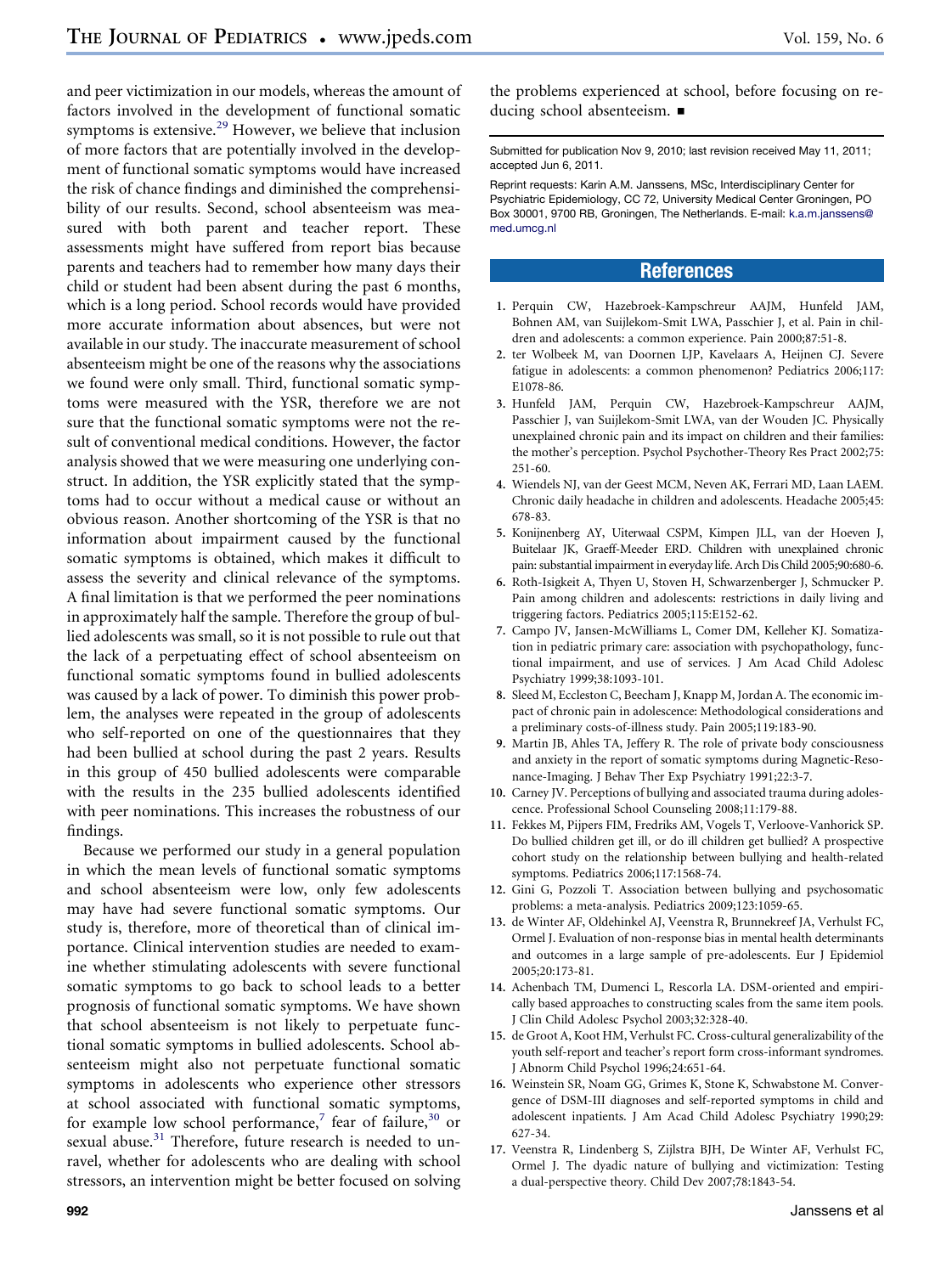- <span id="page-5-0"></span>18. Dijkstra JK, Lindenberg S, Veenstra R. Beyond the class norm: bullying behavior of popular adolescents and its relation to peer acceptance and rejection. J Abnorm Child Psychol 2008;36:1289-99.
- 19. Veenstra R, Lindenberg S, Oldehinkel AJ, De Winter AF, Verhulst FC, Ormel J. Bullying and victimization in elementary schools: a comparison of bullies, victims, bully/victims, and uninvolved preadolescents. Dev Psychol 2005;41:672-82.
- 20. Salmivalli C. Peer-led intervention campaign against school bullying: who considered it useful, who benefited? Educ Res 2001;43: 263-78.
- 21. Newcomb AF, Bukowski WM, Pattee L. Children's peer relations a meta-analytic review of popular, rejected, neglected, controversial, and average sociometric status. Psychol Bull 1993;113:99-128.
- 22. Bentler PM. Comparative fit indexes in structural models. Psychol Bull 1990;107:238-46.
- 23. Muthen LK, Muthen BO. Mplus user's guide. 6th ed. Los Angeles: Muthen & Muthen; 2010.
- 24. Ader HJ. Missing data. Advising on research methods: a consultant's companion. Huizen, the Netherlands: Johannes van Kessel Publishing; 2008.
- 25. Kroenke K, Spitzer RL. Gender differences in the reporting of physical and somatoform symptoms. Psychosom Med 1998;60:150-5.
- 26. Nilsson I, Drangsholt M, List T. Impact of temporomandibular disorder pain in adolescents: Differences by age and gender. J Orofac Pain 2009; 23:115-22.
- 27. Moss-Morris R, Sharon C, Tobin R, Baldi JC. A randomized controlled graded exercise trial for chronic fatigue syndrome: outcomes and mechanisms of change. J Health Psychol 2005;10:245-59.
- 28. Janssens KAM, Oldehinkel AJ, Rosmalen JGM. Parental overprotection predicts the development of functional somatic symptoms in young adolescents. J Pediatr 2009;154:918-23.
- 29. Berntsson LT, Gustafsson JE. Determinants of psychosomatic complaints in Swedish schoolchildren aged seven to twelve years. Scand J Public Health 2000;28:283-93.
- 30. Merlijn VPBM, Hunfeld JAM, van der Wouden JC, Hazebroek-Kampschreur AAJM, Koes BW, Passchier J. Psychosocial factors associated with chronic pain in adolescents. Pain 2003;101:33-43.
- 31. Paras ML, Murad MH, Chen LP, Goranson EN, Sattler AL, Colbenson KM, et al. Sexual abuse and lifetime diagnosis of somatic disorders: a systematic review and meta-analysis. JAMA 2009;302:550-61.